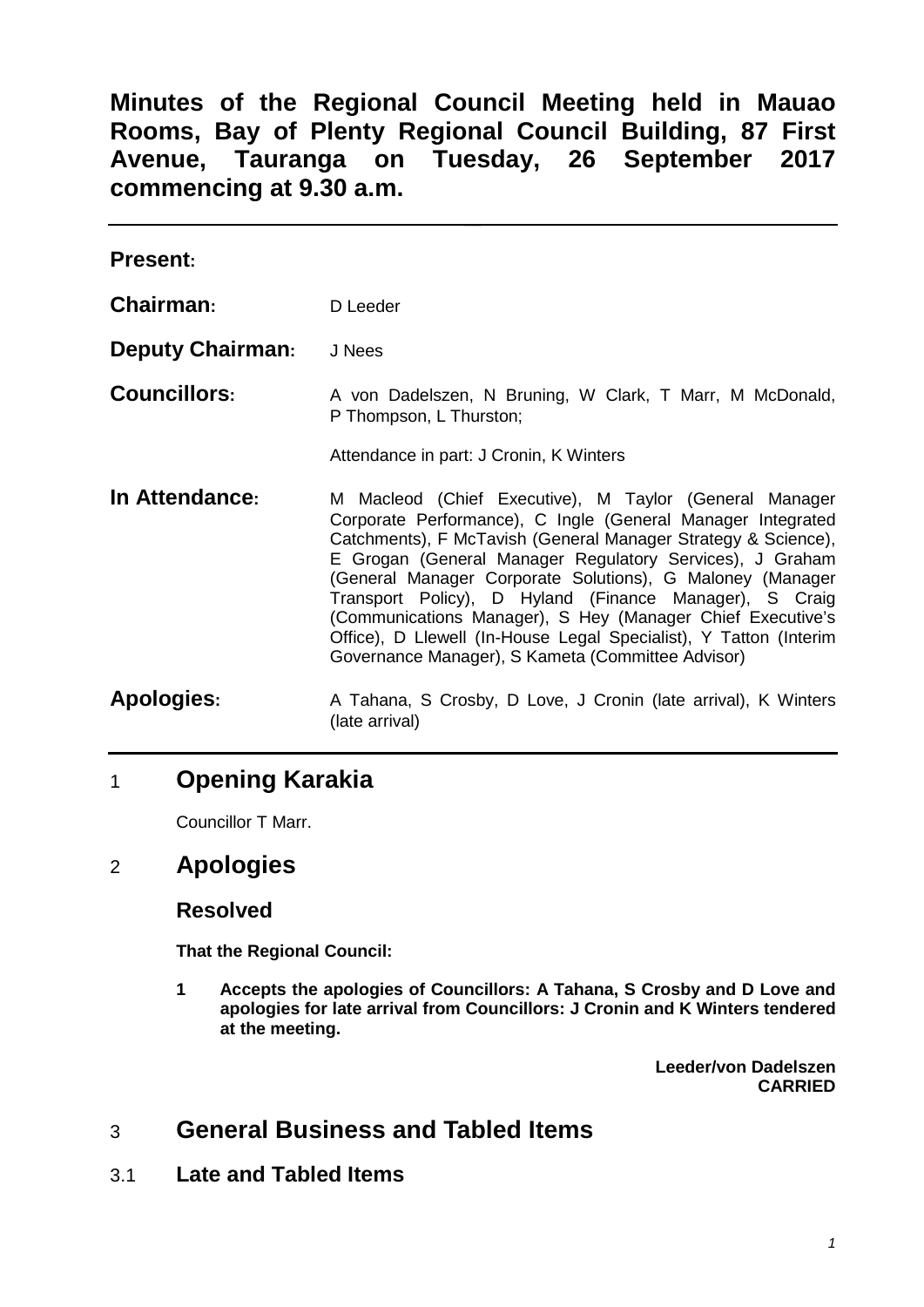Council was advised of the following tabled items for consideration and the reasons why they were not on the agenda and could not be delayed:

### **1) Public Excluded Agenda Item 12.2 – Public Excluded Council Minutes 5 September 2017 (refer Tabled Document Number 1)**

The reason the item was not on the agenda was that it was not available at the time the agenda was published. The reason why it cannot be delayed until a subsequent meeting is that it forms part of a contractual arrangement.

### **2) Public Excluded Late Item 12.10 – Executive Employment and Remuneration Subcommittee Recommendation (refer Tabled Document Number 2).**

The reason the item was not on the agenda was that the information was not available at the time the agenda was published. The reason why the matter cannot be delayed until a subsequent meeting is that it forms part of a contractual arrangement.

The following replacement documents were tabled to replace incorrect documentation that had been included in the agenda:

- **3) Public Excluded Agenda Item 12.3** Council Performance Monitoring Report Confidential Appendix 1: Investment Performance Report 2017/18 Months 1 to 2 (refer Tabled Document Number 3)
- **4) Public Excluded Agenda Item 12.4** Council Performance Monitoring Report Confidential Appendix 2 - Investment Fund Valuation and Report for August 2017 (refer Tabled Document Number 4)

## **Resolved**

**That the Regional Council:**

**Pursuant to section 46A of the Local Government Official Information and Meetings Act 1987, considers the following late and tabled items at the meeting:**

| <b>Tabled Document</b><br>Number 1 | <b>Public Excluded</b><br><b>Agenda Item 12.2</b> | <b>Public Excluded Council Minutes - 5</b><br>September 2017                                                                                              |
|------------------------------------|---------------------------------------------------|-----------------------------------------------------------------------------------------------------------------------------------------------------------|
| <b>Tabled Document</b><br>Number 2 | <b>Public Excluded</b><br>Late Item 12.10         | <b>Executive Employment and</b><br><b>Remuneration Subcommittee</b><br><b>Recommendation Report</b>                                                       |
| <b>Tabled Document</b><br>Number 3 | <b>Public Excluded</b><br><b>Agenda Item 12.3</b> | <b>Council Performance Monitoring</b><br><b>Report Confidential Appendix 1:</b><br><b>Investment Performance Report</b><br>2017/18 Months 1 to 2          |
| <b>Tabled Document</b><br>Number 4 | <b>Public Excluded</b><br><b>Agenda Item 12.4</b> | <b>Council Performance Monitoring</b><br><b>Report Confidential Appendix 2 -</b><br><b>Investment Fund Valuation and</b><br><b>Report for August 2017</b> |

**Leeder/von Dadelszen CARRIED**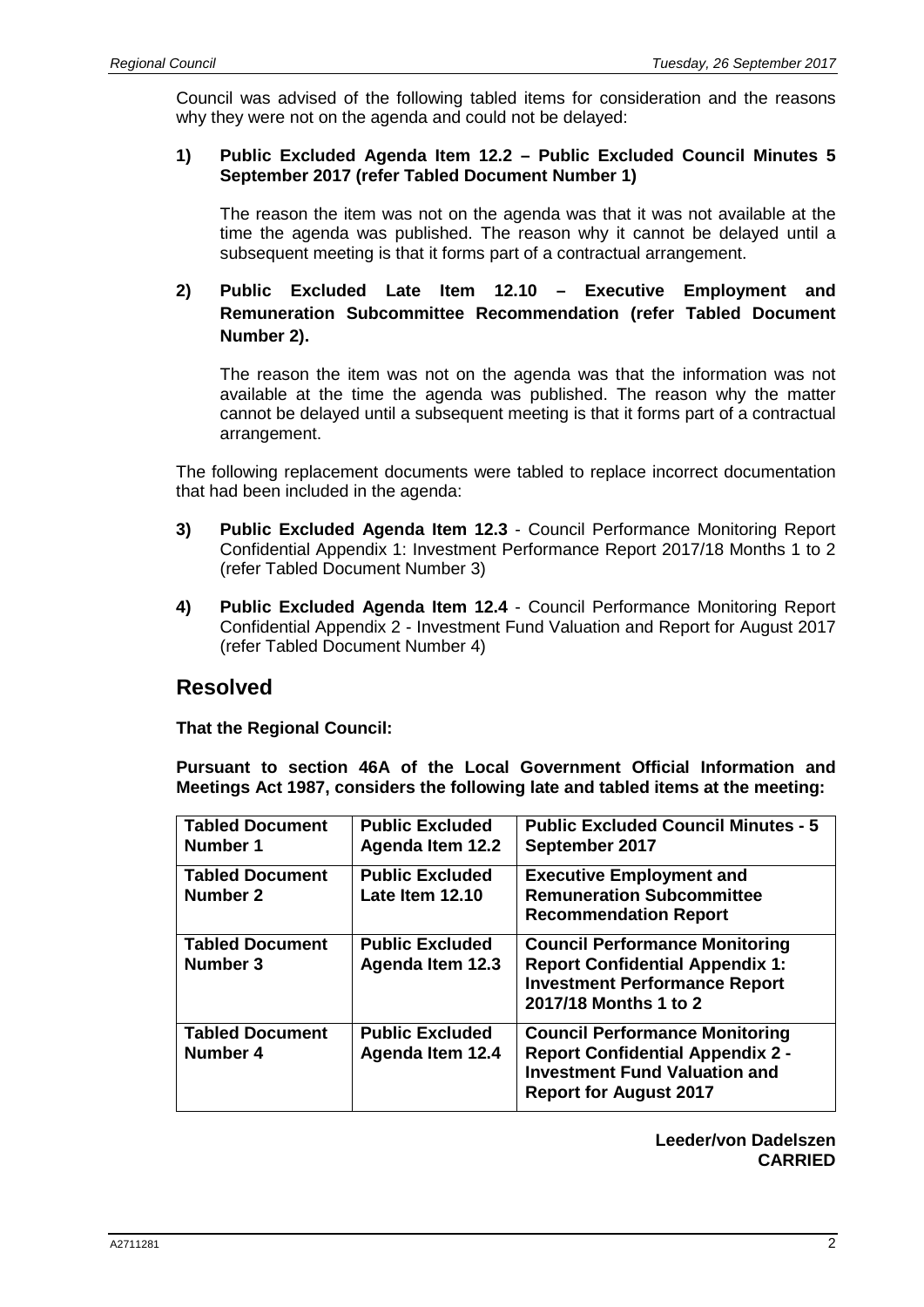## 4 **Petition**

## 4.1 **A Living Wage for Bus Drivers – Mr Alan Matthews**

### *Refer Tabled Document Number 5.*

Mr Alan Matthews, accompanied by First Union Auckland Strategy Co-ordinator Louisa Jones, presented a petition (refer Tabled Document Number 3) that urged Council to consider moving towards ensuring a living wage for bus drivers by changing tendering processes for Council-contracted bus services. Mr Matthews advised that bus drivers had rallied at the Red Square, Tauranga on Saturday, 9 September and marched to Regional Council's office on First Avenue, where the petition was received on behalf of Council by Cr Thompson.

Mr Matthews noted the high stress, challenging working environment that bus drivers endured and difficulties with achieving a reasonable work-life balance due to varied work hours and conditions. Mr Matthews informed members that the annual CPI wage increase that was built into the current contract, did not keep up with living costs and considered it unethical. He noted that Go Bus was a reasonable employer, who bus drivers were currently in negotiations with for a collective agreement for a living wage however, it was hoped that Council would consider building the requirement into bus tender contracts.

In response to questions, Mr Matthews and Ms Jones considered that incentiveperformance based schemes did not provide a reasonable wage for all drivers; would favour individuals over others and cause friction between employees. They commented that a living wage was needed and would motivate the performance of all drivers. Mr Matthews advised that bus drivers held a heavy licence and had to make decisions to ensure the safety of passengers throughout the course of driving hours. He acknowledged there was a lack of younger bus drivers due to the extremely low wage; currently \$17.10 per hour, noting the minimum wage was \$15 per hour. He noted Napier bus drivers had held a similar protest and the Hawkes Bay Regional Council had agreed to revisit the living wage.

The Chairman and members thanked Mr Matthews and Ms Jones for their address and acknowledged the abuse and attitudes of people that bus drivers had to experience. It was noted that the matter raised would be the subject of a report being considered later on the agenda.

### **Resolved**

### **That the Regional Council:**

**1 Receives the petition from Mr Alan Matthews on A Living Wage for Bus Drivers.**

> **Thurston/Leeder CARRIED**

## 5 **Public Forum**

### 5.1 **Smart Transport - Carole Gordon**

*Refer Tabled Document Number 6 and PowerPoint Presentation Objective IDs A2711815 and A2706484.*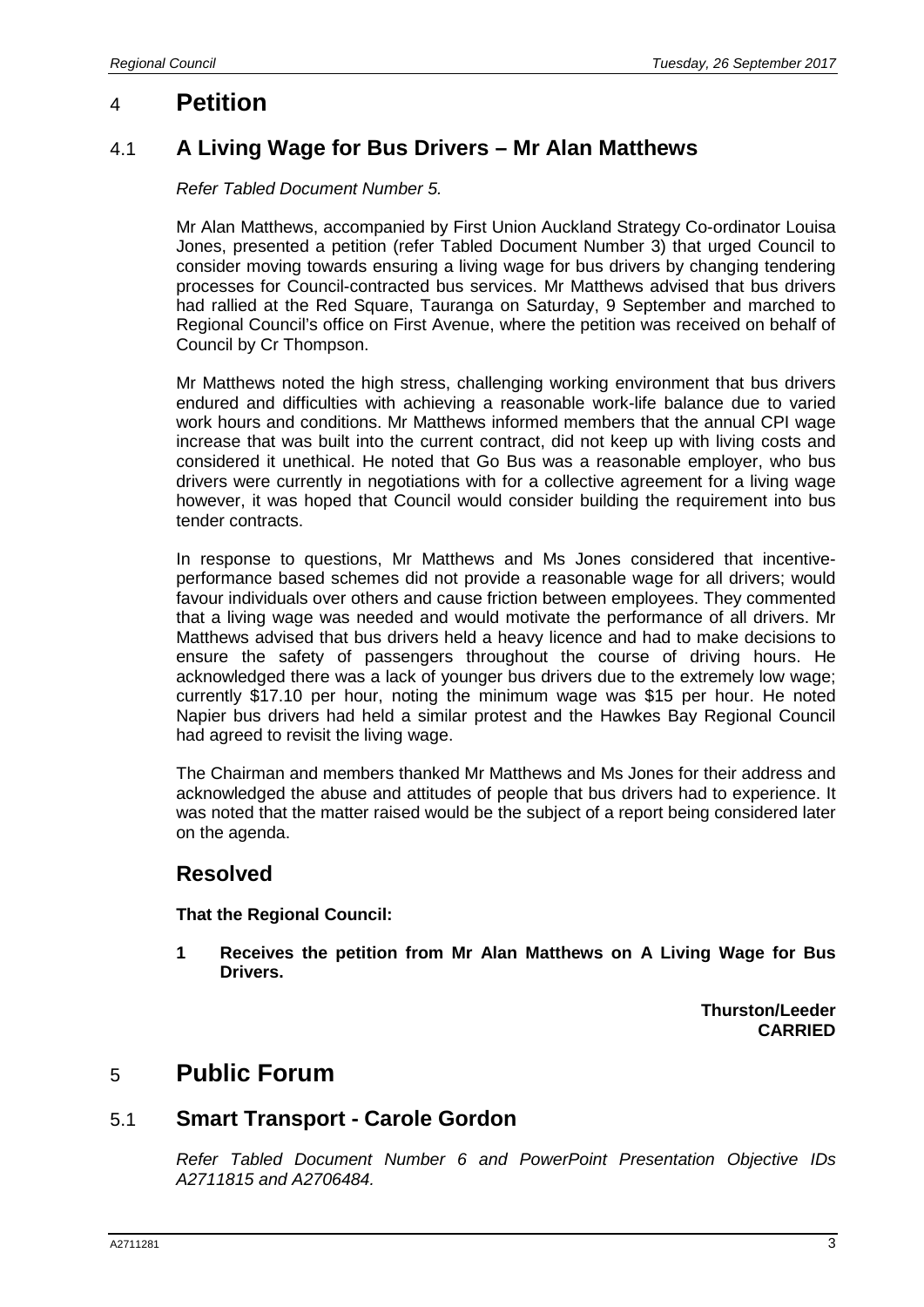Carole Gordon addressed Council requesting consideration be given to longevity challenges of an ageing population within current transport planning opportunities. Ms Gordon highlighted the need for a culture shift and to look for innovation opportunities to improve suitability of public transport that would encourage age-friendly use, which the current policy had not grasped. Ms Gordon gave a presentation and provided a paper for Council to consider (refer Tabled Document Number 6), which outlined examples of innovation being implemented elsewhere and included a proposal for establishing a collaborative project for "Getting Older People on the Bus".

Ms Gordon commended Council for establishing the Western Bay of Plenty Public Transport Stakeholder Focus Group. She acknowledged her proposal had come late, but hoped it could be incorporated into the Western Bay Network Blueprint transport planning project.

The Chairman and councillors thanked Ms Gordon for her address and commitment as an advocate for the aged population. Staff confirmed they would be engaging with Ms Gordon on the matter raised. It was noted and acknowledged that due consideration was also needed towards providing disability mobility.

# 6 **Declaration of conflicts of interest**

Cr Thompson declared a pecuniary interest in relation to Agenda Item 12.9, 'Quayside Holdings Limited - Councillor Director Appointment'.

Cr Thompson and Cr Nees declared an interest in relation to Agenda Item 11.1, 'Quayside Holdings Limited Annual Financial Statements for the year ended 30 June  $2017<sup>1</sup>$  $2017<sup>1</sup>$  $2017<sup>1</sup>$ 

# 7 **Previous Minutes**

## 7.1 **Regional Council Minutes - 17 August 2017**

### **Matter Arising**

Regarding minute item 3.1, Public Forum 2017 Mashup Competition Presentation, a request for Council to revisit the future direction of innovation funding was raised.

## **Resolved**

### **That the Regional Council:**

**1 Confirms the Regional Council Minutes of 17 August 2017, as a true and correct record.**

> **Thompson/Leeder CARRIED**

## 8 **Statutory Committee Minutes**

# 8.1 **Te Maru o Kaituna River Authority minutes - 11 August 2017**

### **Correction**

<span id="page-3-0"></span> <sup>1</sup> *Correction, refer Regional Council Meeting 2 November 2017.*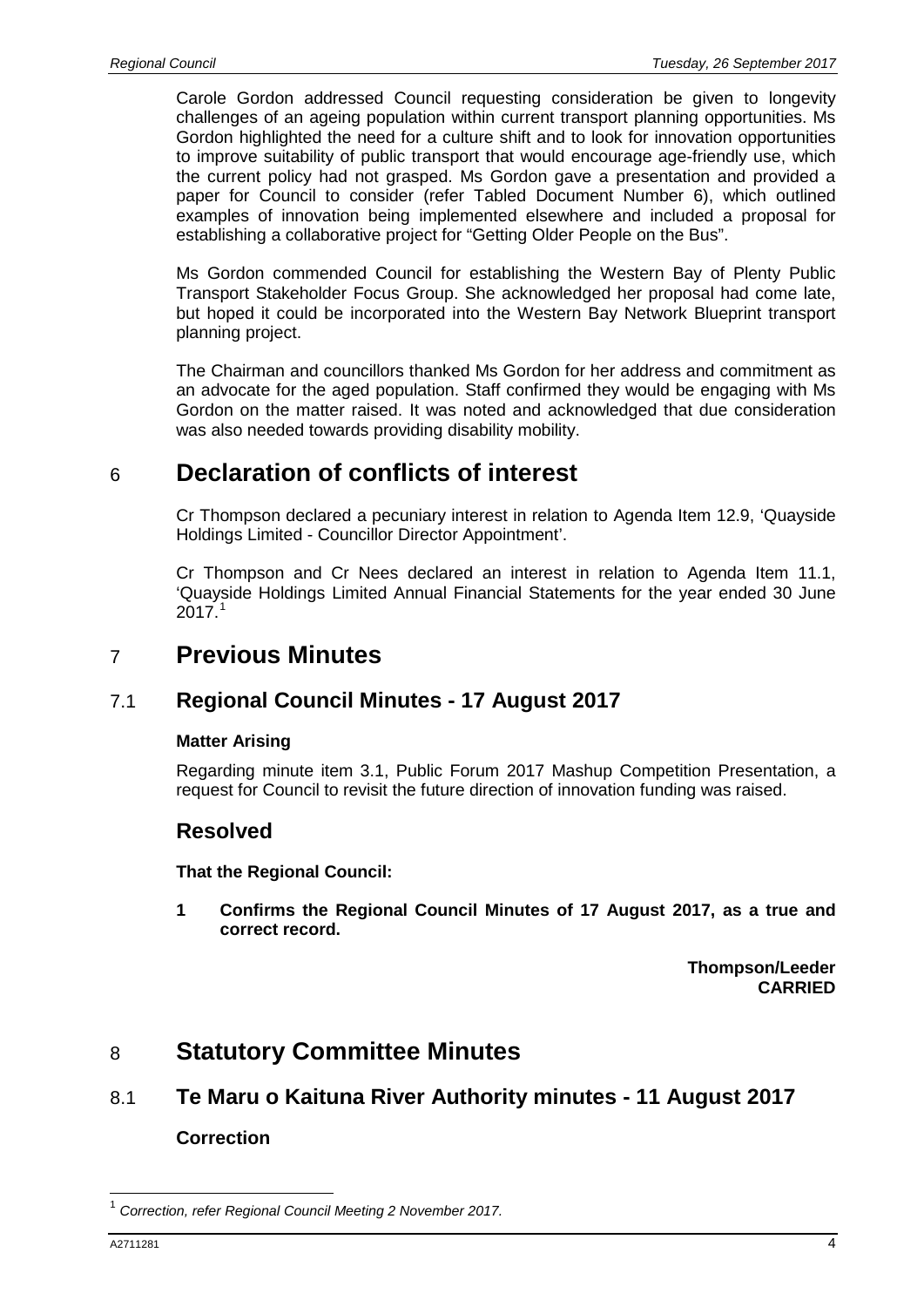Minute item 6, Election of Chairperson and Deputy Chair – five references made to "Councillor Flavell" within Resolution one and body of the minute were incorrect and were to be amended with "Dean Flavell".

### **Matter arising**

Regarding minute item 7.1, Change of membership  $-$  it was clarified that the jointly appointed seat of Tapuika Iwi Authority Trust and Te Kapu o Waitaha currently stood vacant and that the scheduled meeting of Te Maru o Kaituna on 4 October had been cancelled while the matter was being resolved.

## **Resolved**

**That the Regional Council:**

**1 Receives the Te Maru o Kaituna River Authority Minutes of 11 August 2017, noting the foregoing correction to be made.**

> **Nees/McDonald CARRIED**

### **Order of Business**

To accommodate the arrival and timing constraints of external presenters, the Chairman advised that Public Excluded Item 12.5, 'Presentation: Quayside Holdings Limited Annual Financial Statements for Year Ended 30 June 2017' would be received next on the agenda.

## 9 **Public Excluded Section**

**Resolution to exclude the public**

**THAT the public be excluded from the following parts of the proceedings of this meeting.**

**The general subject of each matter to be considered while the public is excluded, the reason for passing this resolution in relation to each matter, and the specific grounds under section 48(1) of the Local Government Official Information and Meetings Act 1987 for the passing of this resolution are as follows:**

| <b>General Subject of Matter to</b><br>be Considered                                                                                    | <b>Reason for passing this</b><br>resolution in relation to<br>this matter                                                                   | <b>Grounds under Section 48(1)</b><br><b>LGOIMA 1987 for passing</b><br>this resolution |
|-----------------------------------------------------------------------------------------------------------------------------------------|----------------------------------------------------------------------------------------------------------------------------------------------|-----------------------------------------------------------------------------------------|
| <b>Item 12.5 Presentation:</b><br><b>Quayside Holdings Limited</b><br><b>Annual Financial Statements</b><br>for Year Ended 30 June 2017 | To enable any local<br>authority holding the<br>information to carry out,<br>without prejudice or<br>disadvantage,<br>commercial activities. | Good reason for withholding<br>exists under Section<br>$48(1)(a)$ .                     |

**Thurston/Leeder CARRIED**

### **Attendance**

Cr J Cronin entered at 10.21 am during the above public excluded part of the meeting.

### **Adjournment**

The meeting adjourned at 11:26 am and reconvened at 11.44 am.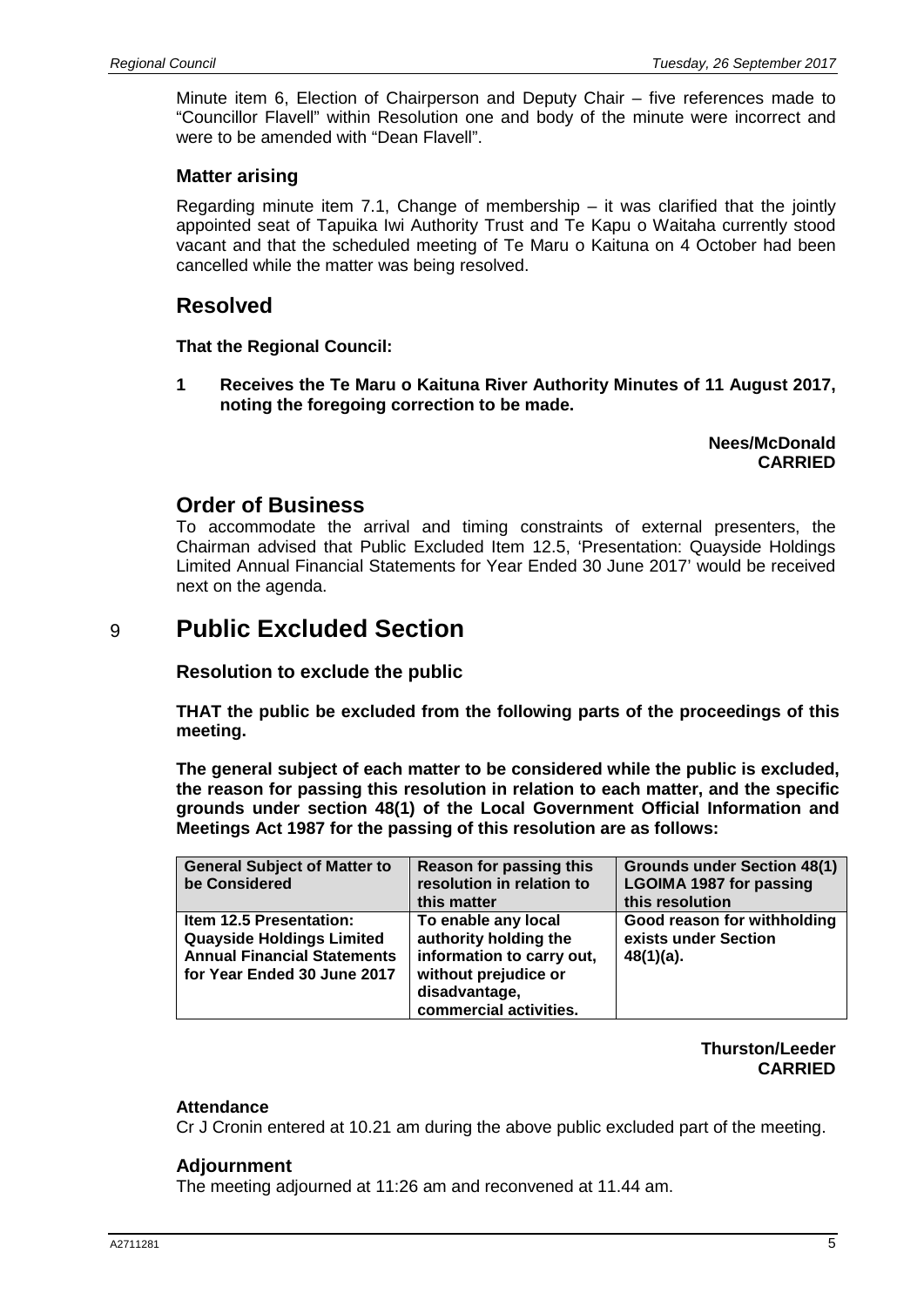# 10 **Chairman's Report**

The report updated Council on the Chairman's activities, upcoming events and items of interest.

In response to a query raised on Fonterra's business, strategy and plan for water, the Chief Executive advised she would be seeking clarification on the matter in due course.

## **Resolved**

**That the Regional Council:**

**1 Receives the report, Chairman's Report.**

**Leeder/Nees CARRIED**

# 11 **Chief Executive's Report**

## 11.1 **Annual Report and Annual Report Summary for 2016/17, and Capital Expenditure Budget Carry Forward from 2016/17 to 2017/18**

*Refer Supporting Documents: Annual Report and Annual Report Summary for 2016/17; and Tabled Document Number 7 - Objective IDs A2704218, A2704219, A2712183.*

The report presented the 2016/17 Annual Report and Consolidated Financial Statements and Annual Report Summary for Council adoption and provided an overview of non-financial and financial performance in the reports. As noted on page 2 of the report, a schedule of changes to the 2016/17 Annual Report was provided (refer Tabled Document Number 7), which would be incorporated into the Annual Report.

General Manager Corporate Performance Mat Taylor introduced Audit New Zealand Director Ben Halford and Manager Anton Labuschagne. Mr Halford gave his verbal report that advised of his un-modified audit opinion and effective controls operating in particular in the key business focus areas, which included payments to the Regional Infrastructure Fund and Rotorua Te Arawa Lakes Programme land use change incentives.

Mr Halford considered Council's Annual Report format was comprehensive, in particular the statement of service performance. He advised that the audit process had run smoothly and that Bay of Plenty Regional Council was only the second Council to have completed their year-end and received an audit report and opinion from the audit director. He thanked Mr Taylor and his team for their efforts and assistance during the review.

## **Resolved**

**That the Regional Council:**

- **1 Receives the report, Annual Report, and Annual Report Summary for 2016/17, and Capital Expenditure Budget Carry Forward from 2016/17 to 2017/18;**
- **2 Receives the audit report and audit opinion from Audit New Zealand.**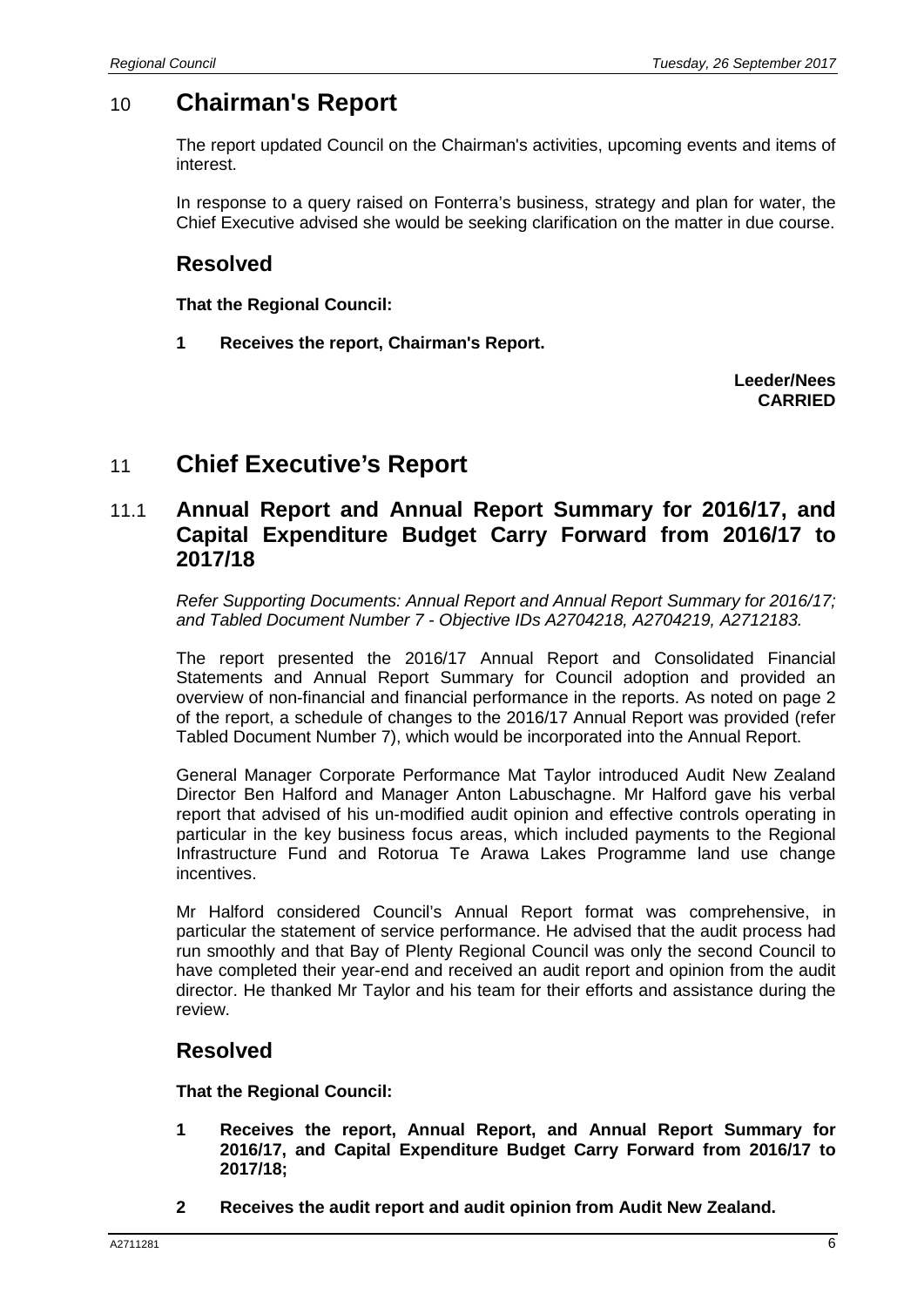- **3 Adopts the Bay of Plenty Regional Council Annual Report and Consolidated Financial Statements for the year 2016/17.**
- **4 Adopts the Bay of Plenty Regional Council Annual Report Summary 2016/17.**
- **5 Authorise the Chief Executive to make minor numerical, editorial or presentation amendments prior to final publication.**
- **6 Approves additional capital expenditure of \$1.167 million to be carried forward from 2016/17 to 2017/18.**
- **7 Confirms that the decision has a low level of significance.**

#### **Nees/Bruning CARRIED**

## 12 **External Presentation: Priority One Strategy**

Due to the delay in timing of the Priority One Strategy presentation, the item was deferred to the next meeting of Council on 2 November 2017.

## **Resolved**

**That the Regional Council:**

**1 Due to timing delays, agrees to defer the Priority One Strategy presentation to the next scheduled meeting of Council on 2 November 2017.**

> **Leeder/Nees CARRIED**

## 13 **Chief Executive's Reports**

## 13.1 **Quayside Holdings Limited Annual Financial Statements for the year ended 30 June 2017**

The report provided a review on the performance of Quayside Holdings Limited for the year ended 30 June 2017 and sought Council adopt the Annual Report and financial statements of Quayside Holdings Limited for the year ended 30 June 2017.

Regarding the aggregate remuneration pool for Quayside Holdings Limited directors, General Manager Corporate Performance Mat Taylor advised that Council's Chief Executive did not receive remuneration for her role as a director of Quayside.

## **Resolved**

**That the Regional Council:**

- **1 Receives the report, Quayside Holdings Limited Annual Financial Statements for the year ended 30 June 2017;**
- **2 Adopts the Annual Financial Statements for Quayside Holdings Limited for the period ended 30 June 2017.**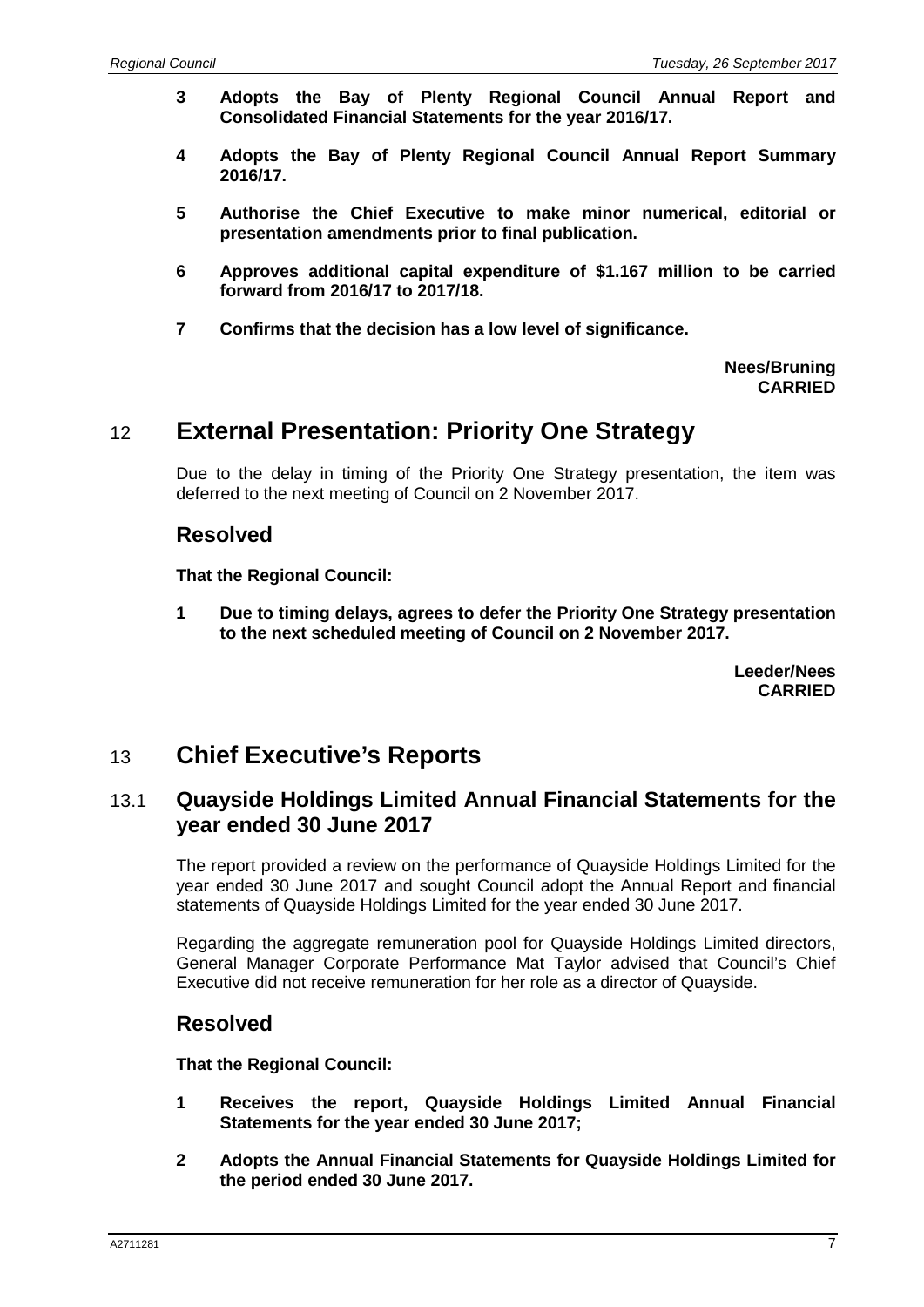- **3 Reappoint the Office of the Auditor-General, as the Auditors of the Company, and authorise the Directors of Quayside Holdings Limited to negotiate with the Office of the Auditor-General pursuant to the Public Audit Act 2001 to fix the Auditor's remuneration for the ensuing year.**
- **4 Agrees that, on the basis of seven directors, the aggregate remuneration pool for Quayside Holdings Limited directors remains unchanged at \$190,000.00 (plus GST if any), and that it be noted that Quayside Holdings Limited intends to approve an equivalent limit to be divided between directors of Quayside Holdings Limited's subsidiaries – Quayside Securities Limited and Quayside Properties Limited.**
- **5 Confirms that the decision has a low level of significance.**

**Leeder/Cronin CARRIED**

## 13.2 **Council Performance Monitoring Report 2017/18 July to August, Months 1 to 2**

The report provided Council with information to review financial and non-financial performance for all activities for the two months ending 31 August 2017. General Manager Corporate Performance Mat Taylor advised further reporting and revised full year forecasts on projects would be provided through-out the year.

In response to concerns raised on staff providing early indications in the monitoring report of potential capital project delays and cost escalations of physical works, members were advised of the impacts and effects from bad weather conditions, market constraints and holding costs placed on contractors. The need for due consideration on project timing, forecasting and costs implications was acknowledged and it was noted that the Audit and Risk Committee would be monitoring affected capital projects carefully.

## **Resolved**

**That the Regional Council:**

- **1 Receives the report, Council Performance Monitoring Report 2017/18 July to August, Months 1 to 2;**
- **2 Notes the financial and non-financial performance monitoring information provided, including variations from the budget.**

**Thompson/von Dadelszen CARRIED**

## 13.3 **Western Bay Public Transport Blueprint bus network approval**

The report sought approval of recommendations from the Public Transport Committee (PTC) for the Western Bay of Plenty Blueprint bus network. The report provided further advice and recommendations on customer service outcomes and hybrid or electric vehicles in new bus contracts for the Western Bay sub-region, in response to additional requests made by the PTC.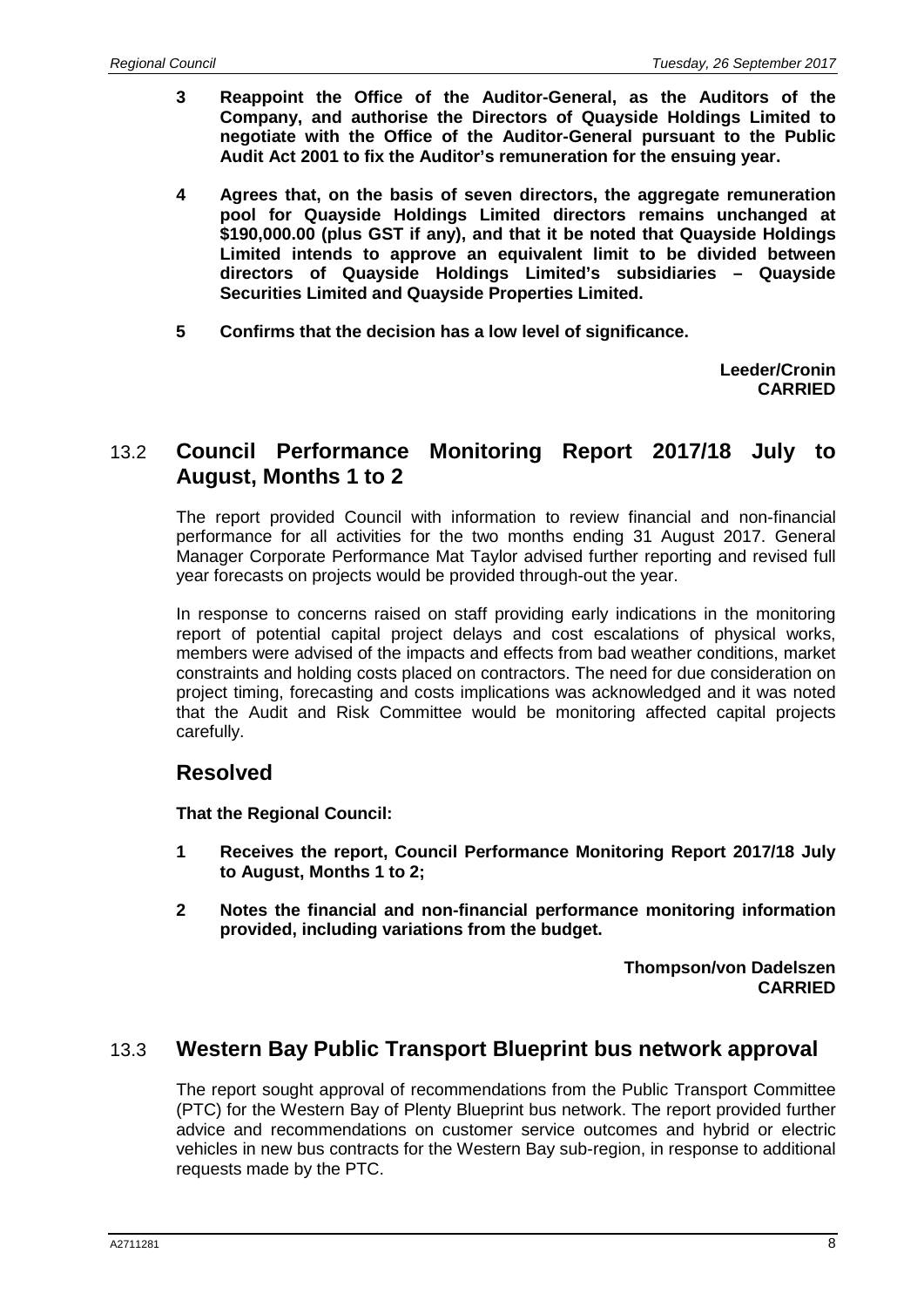General Manager Strategy & Science Fiona McTavish and Transport Policy Manager responded to questions that confirmed:

- 1) The recommendations provided flexibility to make adjustments to the Western Bay Blueprint. Staff would provide status reports to the PTC on progress made.
- 2) The recommendations relating to customer service incentives would not increase the wages of bus drivers across the board, but proposed good performance being rewarded via an incentive scheme.
- 3) Hawke's Bay Regional Council had indicated it was in the process of considering a request for a Living Wage for Bus Drivers and would provide a future report to their council..
- 4) The NZ Transport Agency procurement approach required services procured to achieve value for money. The current basis which bus contracts were adjusted for inflation, recognised movement in wages. If additional funding for customer service incentives were approved by Council, it may need to further demonstrate to the Agency that the cost of the Blueprint would continue to represent value for money.
- 5) Figures outlined under section 8 of the report were accurate and differed from cost estimates provided in the PTC report of 25 August 2017 that excluded associated costs of proposed bus contract extensions.
- 6) Regarding the Travel Safe and Crossing Guard proposals, staff envisaged these may be delivered for Council by Tauranga City Council through existing systems. The current recommendations for these proposals did not take into account investment from Tauranga City Council and were based on a finite term, with the proposals not expected to continue past that.
- 7) An increase in targeted rates would need to be carefully considered through the Long Term Plan process.

Council considered the recommendations in part and resolved as follows.

## **Resolved**

**That the Regional Council:**

**1 Receives the report, Western Bay Public Transport Blueprint bus network approval.**

### **Public Transport Committee Recommendations**

- **2 In regard to the recommendations relating to the 'Western Bay Public Transport Blueprint Bus Network Approval':**
	- **a. Agrees that consultation through the 2018 - 2028 Long Term Plan process will address issues relating to the funding of passenger transport services across the region including the outcomes of the Regional Fare Review.**
	- **b. Agrees that further consultation on the Tauranga Urban, school services, and Western Bay District services will not be required through the 2018 - 28 Long Term Plan process.**
	- **c. Agrees to fund the Western Bay of Plenty District bus network as described in Part 5 of the Public Transport report 25 August 2017 (refer Appendix 1) as the preferred network. The estimated gross operating**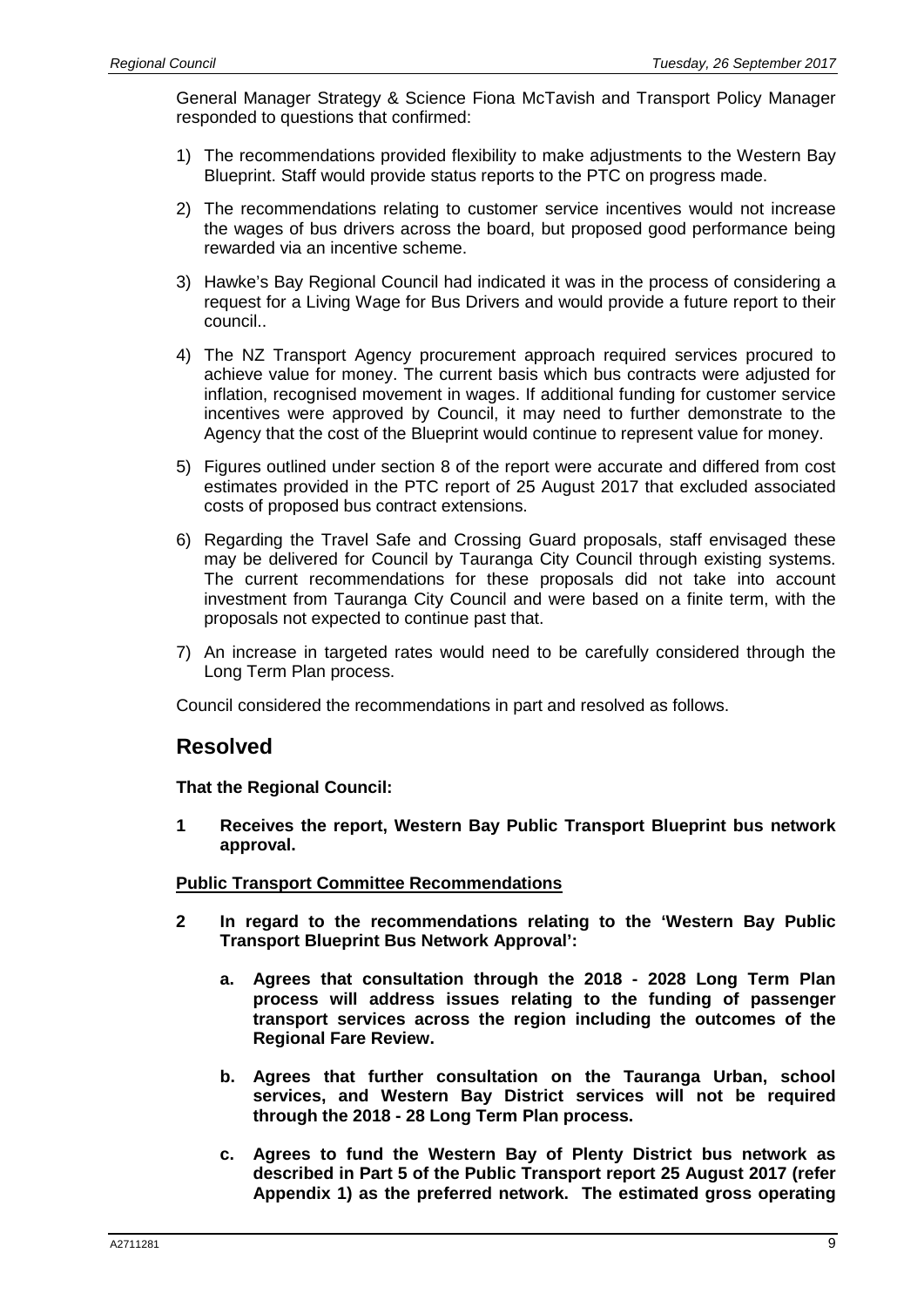**cost estimate for 2018/19 is \$560,000 per annum and the estimated funding gap to Council is \$122,000 per annum.**

- **d. Agrees to fund the Tauranga urban service as described in section 8.4 of the Public Transport report 25 August 2017 (refer Appendix 1) as the preferred network. The estimated gross operating cost estimate for 2018/19 is \$13.2 million per annum and the estimated funding gap for Council is \$1.5 million.**
- **e. Agrees to fund Tauranga school buses as described in Part 7 of the Public Transport report 25 August 2017 (refer Appendix 1). The estimated gross operating cost for 2018/19 is about \$2.0 million dollars and the estimated cost to Council is \$630,000.**
- **f. Agrees to fund a new Travel Safe bus programme for Year 7 and 8 students to encourage independent bus travel at an unbudgeted cost to Council of \$100,000 per annum for Years 1 through 3 of the 2018 - 2028 Long Term Plan.**
- **g. Agrees to fund a trial crossing guard programme for schools to improve safety of school students and encourage independent travel at an unbudgeted cost to Council of \$30,000 in Year 1 of the 2018 - 2028 Long Term Plan.**

**Thurston/von Dadelszen CARRIED**

#### **More environmentally friendly buses**

- **3 Approves the requirement in the Western Bay of Plenty Public Transport Blueprint tender specification for the provision of five hybrid buses for the start of the new contracts at an estimated additional gross cost of about \$260,000 per annum.**
- **4 Agrees that the procurement approach seeks prices for these hybrid buses to be included or excluded so that further work can be completed on other entities buying or leasing these vehicles over the term of this contract.**
- **5 Notes that it is intended that the new contracts will be agile and flexible in order to respond to an ever changing operating environment (particularly technological).**
- **6 Agrees to signal in the Western Bay of Plenty Public Transport Blueprint tender specification that Council intends to increase the hybrid bus fleet composition through the term of the new contracts.**

**Leeder/Thurston CARRIED**

#### **Customer service incentives**

- **7 Approves the requirement in the Western Bay of Plenty Public Transport Blueprint tender specification of customer service incentives from 2018/19 to 2020/21 and thereafter by review, at an estimated additional gross cost of about \$100,000 per annum.**
- **8 That staff and NZTA report back on how the customer service incentive scheme could work to the benefit of drivers in reflecting the skills requirement for public safety and customer service.**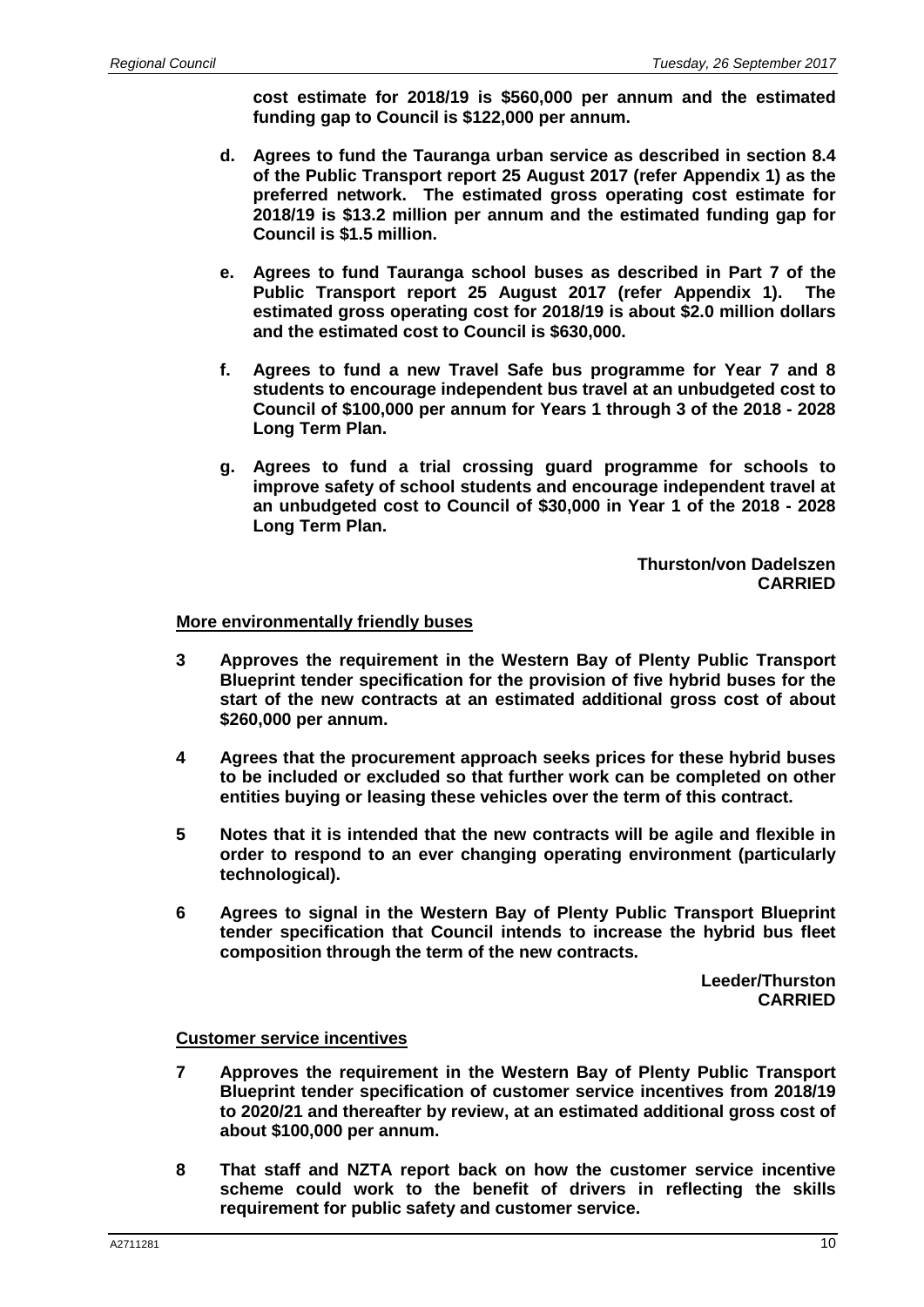**9 Confirms that engagement be pursued in terms of progressing transport needs of the aged population and disability sector.**

> **Thompson/Thurston CARRIED**

**10 Confirms that the decision has a medium level of significance as determined by the Council's Significance and Engagement Policy. Council has identified and assessed different options and considered community views as part of making the decision, in proportion to the level of significance.**

> **Thompson/Thurston CARRIED**

### 13.4 **Public Transport Committee Recommendations**

The report provided recommendations from the Public Transport Committee meeting held on 25 August 2017 for Council to consider in relation to 1) the procurement plan for Western Bay of Plenty Public Transport Tender and 2) Bus Fare Increase 2017/18.

Clarification was sought in regard to the inclusion of the Matapihi and Mangatawa services within the Western Bay of Plenty Bus Service Procurement Plan, outlined on page 111 and 113 of the agenda. Transport Policy Manager Garry Maloney advised this was an error and of the intent for these services to be removed, due to their low patronage.

### **Resolved**

**That the Regional Council:**

- **1 Receives the report, Public Transport Committee Recommendations;**
- **2 In regard to the recommendations relating to the 'Procurement Plan for Western Bay of Plenty Public Transport Tender', approves the Procurement Plan for Western Bay of Plenty Public Transport Tender, as attached at Appendix 1.**
- **3 In regard to the recommendations relating to 'Bus Fare Increase 2017/18', agrees not to increase fares for customers of its contracted bus services in the 2017/18 financial year.**

**Thompson/Thurston CARRIED**

### 13.5 **Te Kawa o Te Urewera Relationship**

The report sought approval for staff to explore a relationship with the Te Urewera Board on how to work together through the development of a future focused road map pertaining to Te Kawa o Te Urewera and future activities.

Council was advised of the expectations and importance to engage and foster a relationship with the Board, despite any differences in views, noting that Council's and Tūhoe Te Uru Taumatua's Chief Executives would be working together.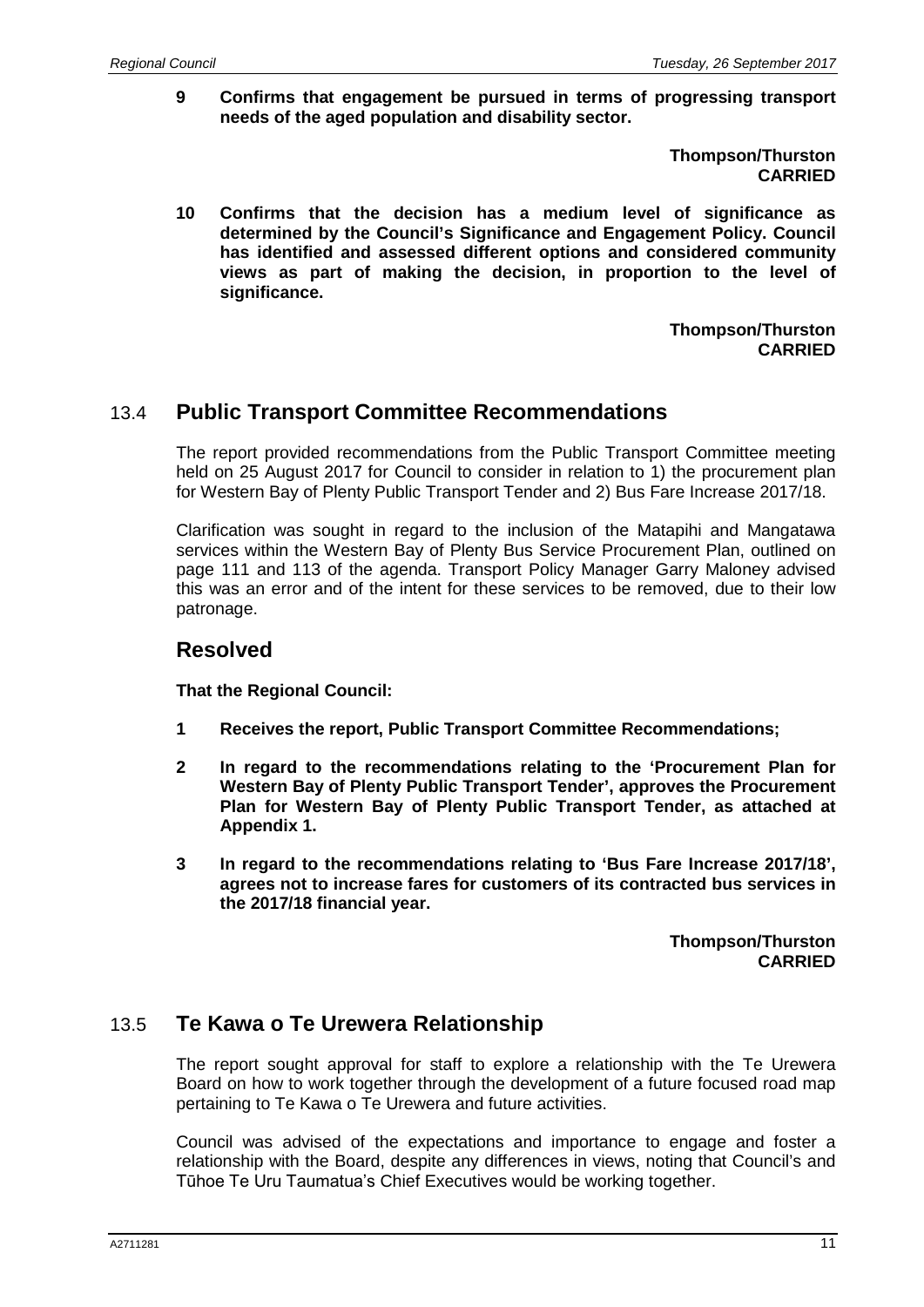A query was raised regarding future budget implications and the need for a better sense of future resources that could be required.

## **Resolved**

**That the Regional Council:**

- **1 Receives the report, Te Kawa o Te Urewera Relationship;**
- **2 Approve staff exploring a relationship with the Te Urewera Board.**

**von Dadelszen/Thompson CARRIED**

# 14 **Public Excluded Section**

**Resolution to exclude the public**

**THAT the public be excluded from the following parts of the proceedings of this meeting.**

**The general subject of each matter to be considered while the public is excluded, the reason for passing this resolution in relation to each matter, and the specific grounds under section 48(1) of the Local Government Official Information and Meetings Act 1987 for the passing of this resolution are as follows:**

| <b>General Subject of Matter to</b><br>be Considered                                                                                                                       | <b>Reason for passing this</b><br>resolution in relation to<br>this matter                                                                                                               | <b>Grounds under Section</b><br>48(1) LGOIMA 1987 for<br>passing this resolution |
|----------------------------------------------------------------------------------------------------------------------------------------------------------------------------|------------------------------------------------------------------------------------------------------------------------------------------------------------------------------------------|----------------------------------------------------------------------------------|
| 12.1 Public Excluded Regional<br><b>Council Minutes - 17 August</b><br>2017                                                                                                | Please refer to the relevant<br>clause in the open meeting<br>minutes.                                                                                                                   | Good reason for<br>withholding exists under<br>section 48(1)(a).                 |
| <b>12.2 Public Excluded Regional</b><br><b>Council Minutes - 5</b><br>September 2017                                                                                       | To protect the privacy of<br>natural persons, including<br>that of deceased natural<br>persons.                                                                                          | Good reason for<br>withholding exists under<br>section 48(1)(a).                 |
| <b>12.3 Council Performance</b><br><b>Monitoring Report -</b><br><b>Confidential Appendix 1 -</b><br><b>Investment Performance</b><br><b>Report 2017/18, Months 1 to 2</b> | to enable any local<br>authority holding the<br>information to carry on,<br>without prejudice or<br>disadvantage, negotiations<br>(including commercial and<br>industrial negotiations). | Good reason for<br>withholding exists under<br>section $48(1)(a)$ .              |
| <b>12.4 Council Performance</b><br><b>Monitoring Report -</b><br><b>Confidential Appendix 2 -</b><br><b>Investment Fund Valuation</b><br>and Report for August 2017        | To enable any local<br>authority holding the<br>information to carry on,<br>without prejudice or<br>disadvantage, negotiations<br>(including commercial and<br>industrial negotiations). | Good reason for<br>withholding exists under<br>section 48(1)(a).                 |
| <b>12.6 Public Transport</b><br><b>Committee Recommendations</b>                                                                                                           | To enable any local<br>authority holding the<br>information to carry on,<br>without prejudice or<br>disadvantage, negotiations<br>(including commercial and<br>industrial negotiations). | Good reason for<br>withholding exists under<br>section 48(1)(a).                 |